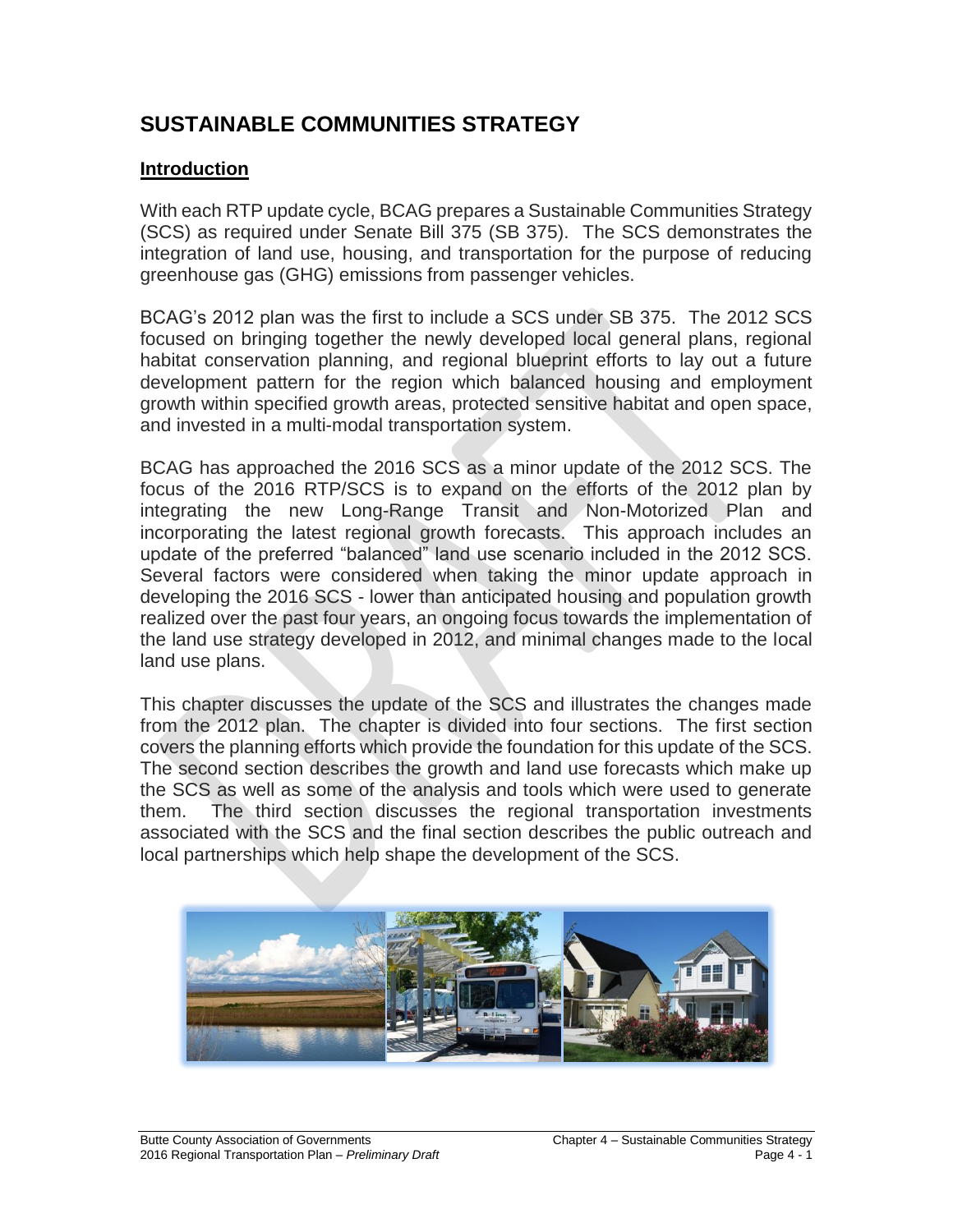### **Background Information**

In September 2008, SB 375, also known as the Sustainable Communities and Climate Protection Act of 2008, was enacted by the state of California. SB 375 prompts regions to reduce greenhouse gas (GHG) emissions from passenger vehicles through the coordinated planning of long range transportation plans. The legislation requires all Metropolitan Planning Organizations (MPO) in California to develop a Sustainable Communities Strategy, which meets regional passenger vehicle GHG emissions targets, as an additional element of their regional transportation plans.

As described in SB 375, the SCS is an integrated transportation and land use plan which is intended to meet the regional GHG target for the years 2020 and 2035 while also accommodating the region's forecasted growth. If the SCS is unable to meet the regional GHG target within the required state and federal constraints for RTP development, then an Alternative Planning Strategy (APS) must be prepared. The APS would identify how GHG targets would be achieved through alternative development patterns, infrastructure, or additional transportation measures or policies.

In 2010, the California Air Resources Board (ARB) set GHG targets for the BCAG region from on-road light-duty trucks and passenger vehicles as a 1% increase from 2005 emissions levels by 2020 and a 1% increase from 2005 emissions levels by 2035. The targets are currently proposed to be updated in 2017 and will apply to the 2020 update of the RTP/SCS. The targets apply to the BCAG region as a whole for all on-road light-duty trucks and passenger vehicles emissions, and not to individual cities or sub-regions.

The 2016 RTP/SCS demonstrates the ability to meet these targets, shown in Table 4-1, as it did in 2012. The determination that BCAG will meet the CARB GHG reduction target is based upon the results of computer modeling. Appendix 6-6 describes the models and methodology used in preparing the estimates.

# **Table 4-1**

| <b>Target Year</b> | ARB Target (2010) | <b>BCAG RTP/SCS</b> |
|--------------------|-------------------|---------------------|
| 2020               | 1% increase       | 6% reduction        |
| 2035               | 1% increase       | 7% reduction        |

### **RTP/SCS per Capita CO<sup>2</sup> Emission Reductions for Passenger Vehicles from 2005**

The SCS has been prepared as a component of the RTP. Specific requirements of SB 375, and the locations in which these requirements have been addressed within the 2016 RTP/SCS are identified in Appendix 6-1.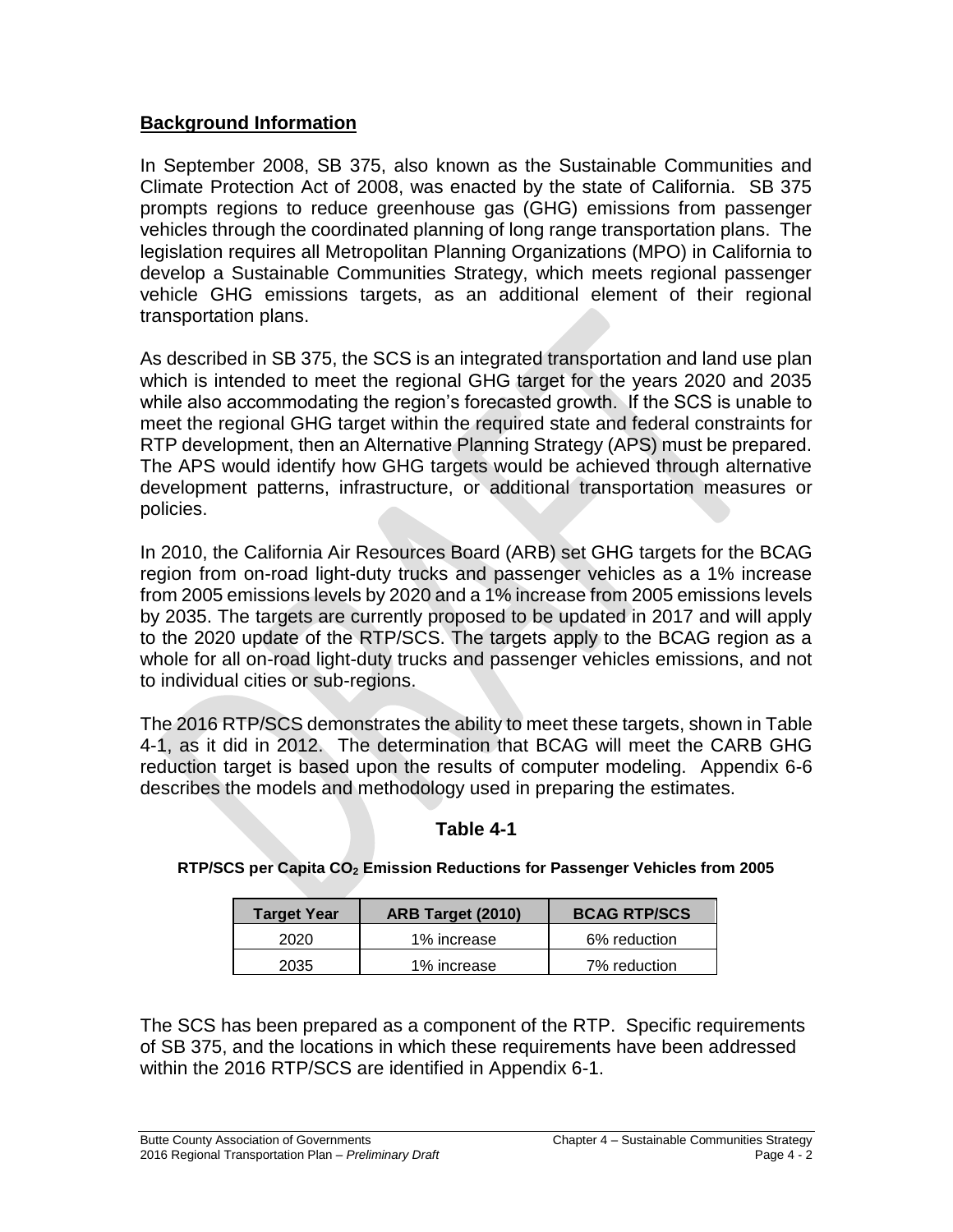# **Foundational Sustainable Planning Efforts**

Although the SCS is a recent requirement, BCAG has past and present efforts which incorporate sustainable planning principles and provide a foundation for the development of the SCS.

# *BCAG Regional Blueprint Planning*

In 2006, due to increasing growth pressures in the Butte County region over the previous decade, BCAG initiated the Blueprint Planning Program to establish a multi-faceted planning process to help provide for a more informed land use and transportation decision-making process, and provide an improved environmental permitting process for future transportation and land use projects. These planning efforts were coordinated through the BCAG Planning Directors Group (PDG), which is comprised of planning directors and staff from all the BCAG member jurisdictions, as well as the Local Agency Formation Commission (LAFCO).

The BCAG Blueprint Program resulted in the establishment of Regional Guiding Principles, an Ecological Baseline Assessment Report, Landcover Mapping, Biological Constraints Analysis, and Butte County Meadowfoam Evaluation. The program also integrated updates of the region's local general plans both with each other and with the Butte Regional Conservation Plan (BRCP) and Regional Transportation Plan (RTP). Lastly, this effort initiated the development of the Butte Regional Conservation Plan.

As of 2016, five of the region's six local jurisdictions (Biggs, Chico, Gridley, Oroville, and Butte County) have completed recent general plan updates, and the Paradise has initiated the update process. The areas new general plans provide the foundation for the region's SCS.

# *Butte Regional Conservation Plan*

Habitat conservation efforts began in the region in 2007 when BCAG commenced development of the Butte Regional Conservation Plan (BRCP). The BRCP is a joint Habitat Conservation Plan/Natural Communities Conservation Plan (HCP/NCCP) and, once completed, will allow for appropriate and compatible growth and development in the Butte County region while ensuring the preservation and protection of aquatic and terrestrial resources and providing habitat for threatened and endangered species through conservation partnerships with local agencies.

The BRCP's conservation strategy outlines a regional approach for the conservation of natural resources while allowing for development under county and city general plans and the RTP/SCS. Urban Permit Areas (UPAs) developed under the BRCP, define the locations where impacts of future urban development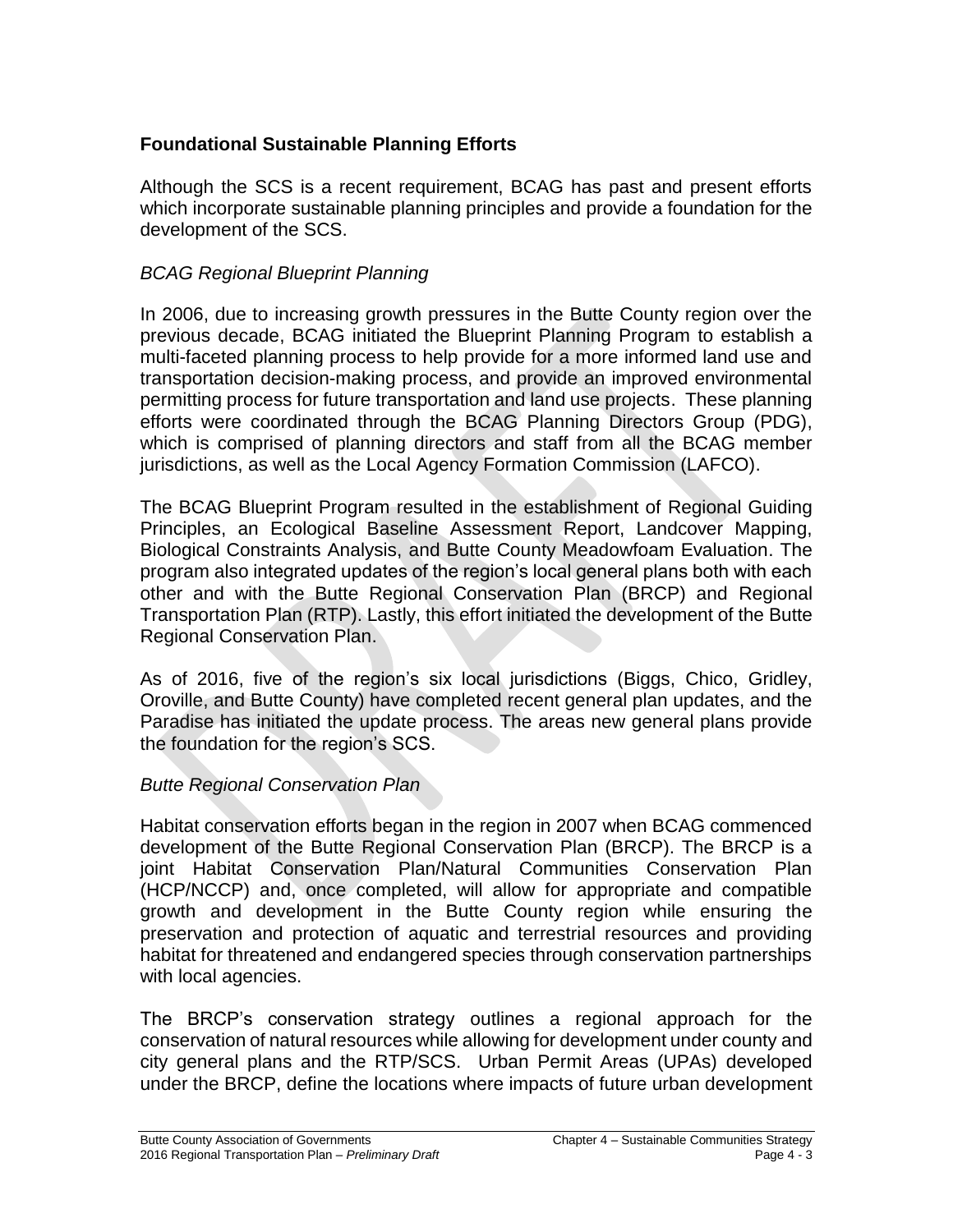are expected to be incurred based on the region's local general plans and the RTP/SCS

### *2012 Metropolitan Transportation Plan (MTP) and Sustainable Communities Strategy*

BCAG's 2012 MTP was the first to include a Sustainable Communities Strategy and link smart growth planning principles to the transportation system. As previously mentioned in this chapter, the focus of the 2012 SCS was to bring together the recently developed local general plans, the regional blueprint, and habitat conservation planning efforts into a land use strategy which balanced the region's future housing and employment growth in a manner which met the regional greenhouse gas targets while protecting sensitive habitat and open space. This effort relied on increased coordination between local jurisdiction planning staff, BCAG staff, and stakeholders. The plan identified a "potential" Transit Priority Project (TPP) area but lacked a long-range transit plan that could identify specific improvements and routing in the region.

#### *Transit & Non-Motorized Plan*

One significant take away from developing the 2012 SCS was the need for a longrange plan identifying future improvements for alternative modes of transportation (i.e., bike, walk, and transit). In 2012, BCAG initiated the development of a longrange transit and non-motorized plan for the Butte County region with the securing of funds through the California Strategic Growth Councils – Sustainable Communities Planning Grant program. Completed in 2015, the plan focuses on improving the transportation network for people who walk, bike, or take transit in Butte County by recommending short-term and long-term changes which are within the projected financial constraints of the region. The plan includes a preferred transit route network and identifies high priority projects to facilitate bicycling and improved pedestrian access to major transit facilities. The plan projects an additional per capita greenhouse gas emission reduction of 0.25%- 0.27% based on the implementation of the transit services alone.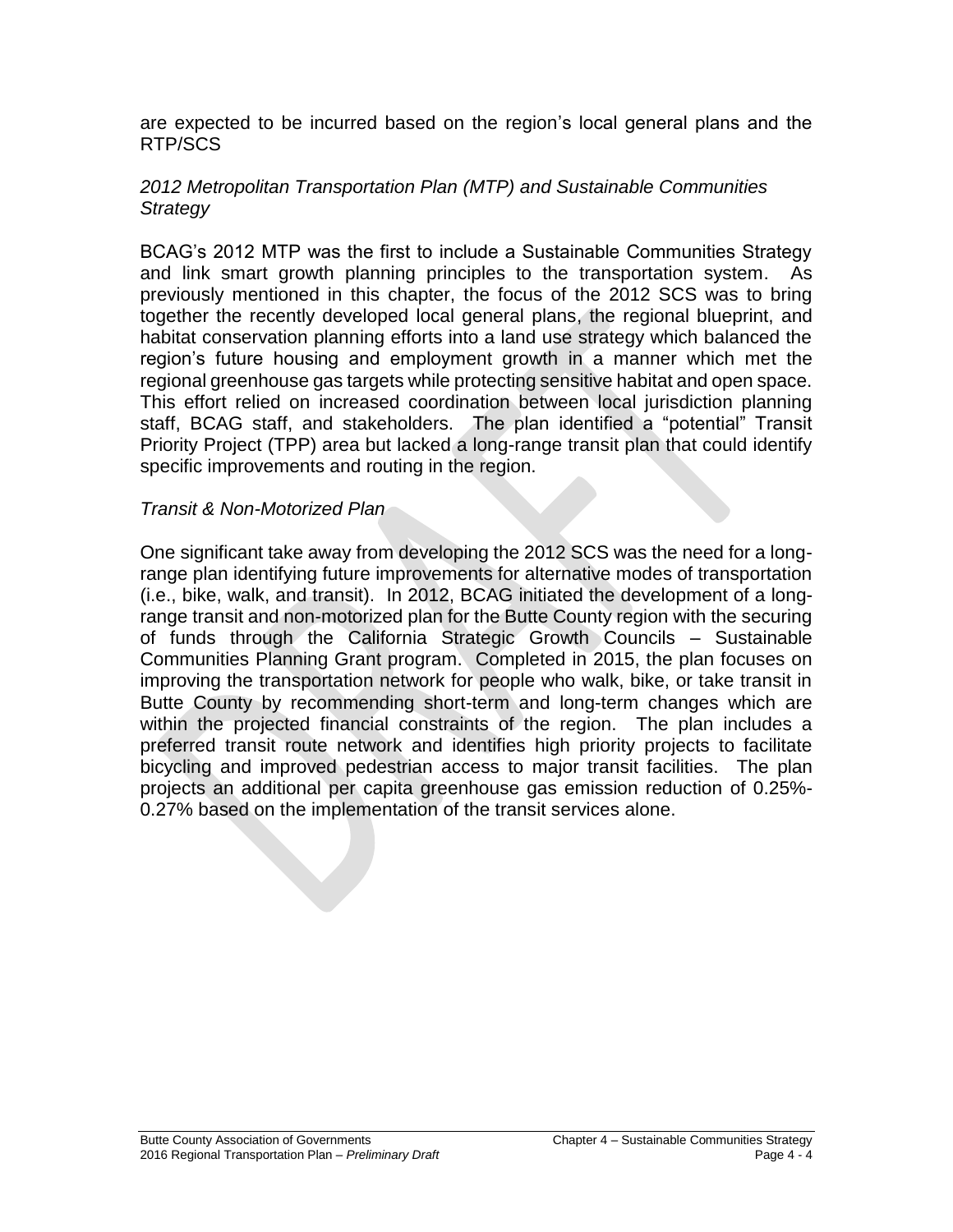### **Growth and Land Use Forecasts**

BCAG prepares a regional growth forecast and land use pattern to accommodate the estimated increases in population, employment, and housing. The RTP/SCS identifies areas within the region sufficient to house all of the forecasted population of the region, including all economic segments of the population over the course of the RTP/SCS planning period.

## **Regional Growth Forecasts**

The population, housing, and employment forecasts for the RTP/SCS are based on the "medium scenario" contained in the Butte County Long-Term Regional Growth Forecasts 2014-2040, developed by BCAG in 2014. It represents the most realistic growth scenario for the region. The forecasts were prepared as an update to those included in the 2012 SCS and reflect the changes in estimates and projections developed by the State of California for the Butte County region. The update was developed in consultation with the local governments and the Butte County Local Agency Formation Commission. A summary of these forecasts are included in Table 4-1 and a complete copy of the updated regional forecasts has been included in Appendix 6-2.

### **Table 4-1**

| <b>Employees</b> | Population | <b>Housing Units</b> |
|------------------|------------|----------------------|
| 74,100           | 222,316    | 97,379               |
| 81,998           | 240,476    | 105,125              |
| 96,926           | 285,534    | 124,264              |
| 108,198          | 319,342    | 138,716              |
|                  |            |                      |

#### **RTP/SCS Regional Growth Forecasts**

*Source: BCAG, 2014.*

The 2040 growth forecast indicates that the population in the BCAG region is expected to grow by ~97,000 people, an increase of 44%, between 2014 and 2040. As shown in Figure 4-1, this growth is less than that included in the 2012 SCS which estimated ~110,000 additional people, an increase or 50%, over a 25 year period from 2010-2035. The updated forecasts show the need to accommodate approximately 41,000 new housing units, an increase of 42%, and 34,000 new employees, an increase of 46%, between 2014 and 2040, as shown in Figure 4-1. This growth is also less than the 49% increase in housing and 57% increase in employment included in the 2012 plan. As population and housing increases have been slower to recover from the recession, employment has seen much greater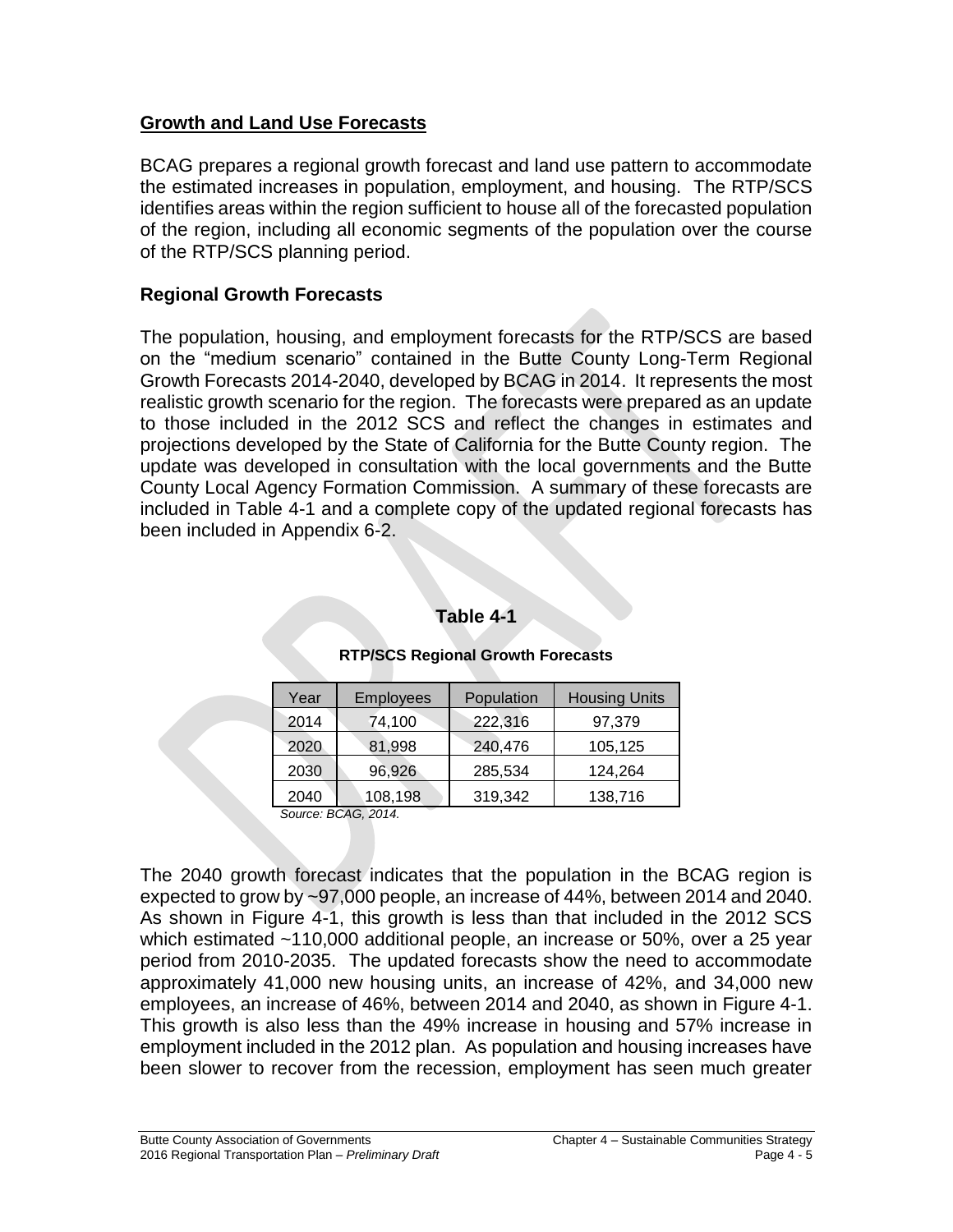increases in recent years<sup>1</sup>. This recent employment growth is reflected in the reduced future increases of employment included in the updated forecasts, since much of the jobs lost during the recession were recovered in the past few years.



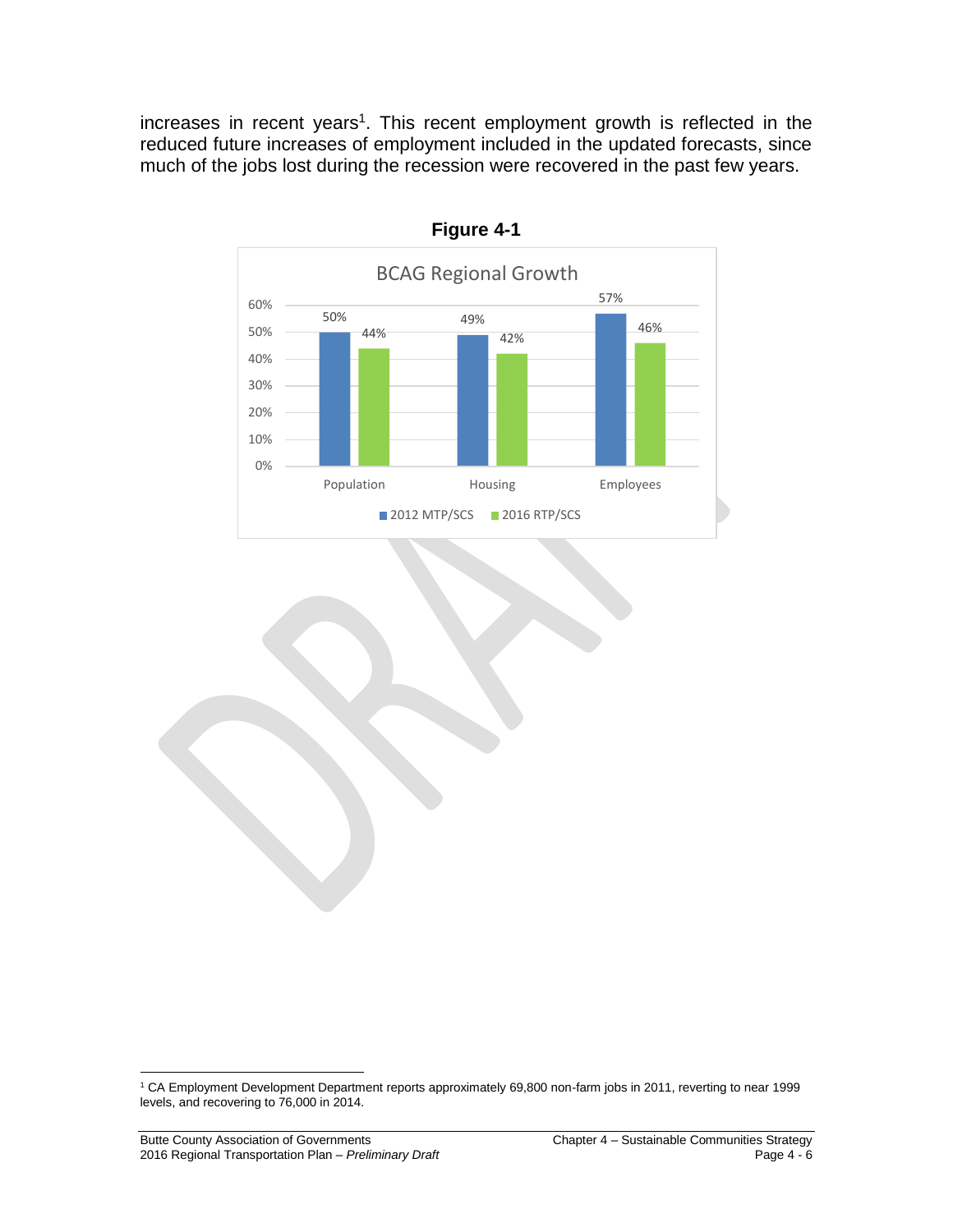### **Land Use Forecasts**

The land use forecasts, and the process for allocating growth within the region, are affected by federal and state requirements related to the regional transportation plans and the Clean Air Act. In general, federal and state laws require BCAG to develop a forecasted land use pattern, based upon the best available information, in order to, among other things, design specific transportation improvements to serve that land use, and to perform travel modeling to determine the performance of the transportation system and determine whether the plan, including its land use and transportation components, meets federal air quality requirements. Beginning with BCAG's 2012 plan, this process was affected by SB 375, and specifically its requirements to include an SCS, to calculate the greenhouse gas emissions resulting from passenger vehicles, and enable the California Environmental Quality Act streamlining benefits for projects that are consistent with the SCS.

In preparing the land use forecasts for the 2012 SCS, BCAG developed three distinct land use scenarios for the purpose of illustrating the travel effects of different development patterns on the regional transportation system and the associated greenhouse gas emissions resulting from these patterns. In addition, the scenarios allowed BCAG to test the performance of the enhanced regional travel demand model to ensure it was responding appropriately to changes in land use. Appendix 6-3 includes a complete description of each scenario and the associated analysis.

The 2016 SCS includes an update of the 2012 SCS land use forecasts preferred "balanced" scenario. The forecast was updated with the latest local general plan, project specific, and school enrollment information. The latest growth forecasts for population, housing, and employment were then applied. Throughout the update process, BCAG consults with the local the governments and stakeholders. The BCAG Planning Directors Group was the primary venue for ongoing coordination between local agency planning staff and BCAG.

The result of the updated land use forecast for the 2016 SCS is very similar to what was included for the 2012 plan, in that the overall land use pattern is unchanged. However, the amount of growth being distributed within that pattern is less than what was included in the 2012 plan, this reflects the latest growth forecasts which were discussed in the previous section. The following subsections describe the updated land use forecasts as they relate to specific growth area types, housing types, transit priority project areas, the jobs-housing balance, resource areas and farmland, and the regional housing needs process. Comparisons to the 2012 plan are also included to illustrate changes made between the plans.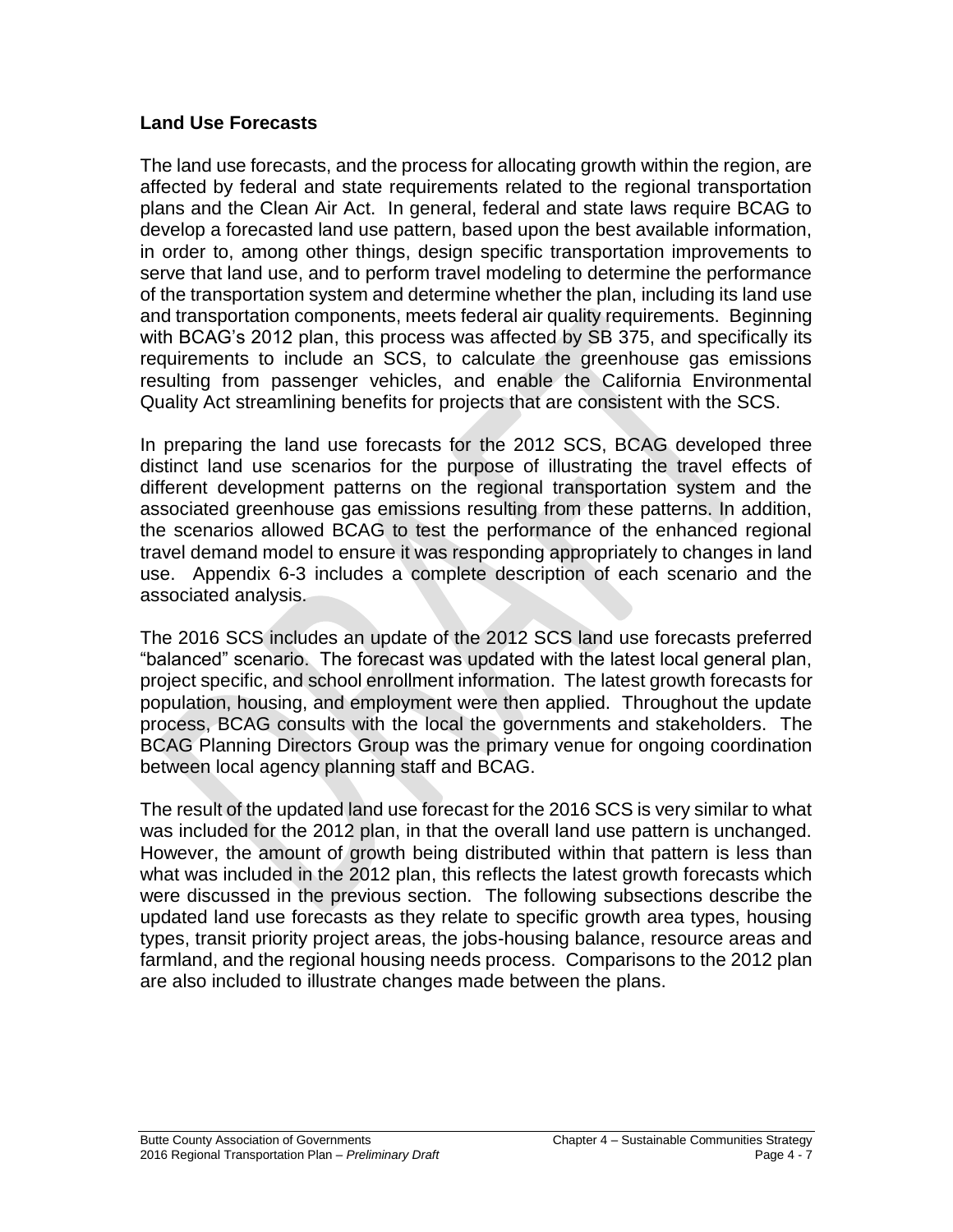**Figure 4-2**

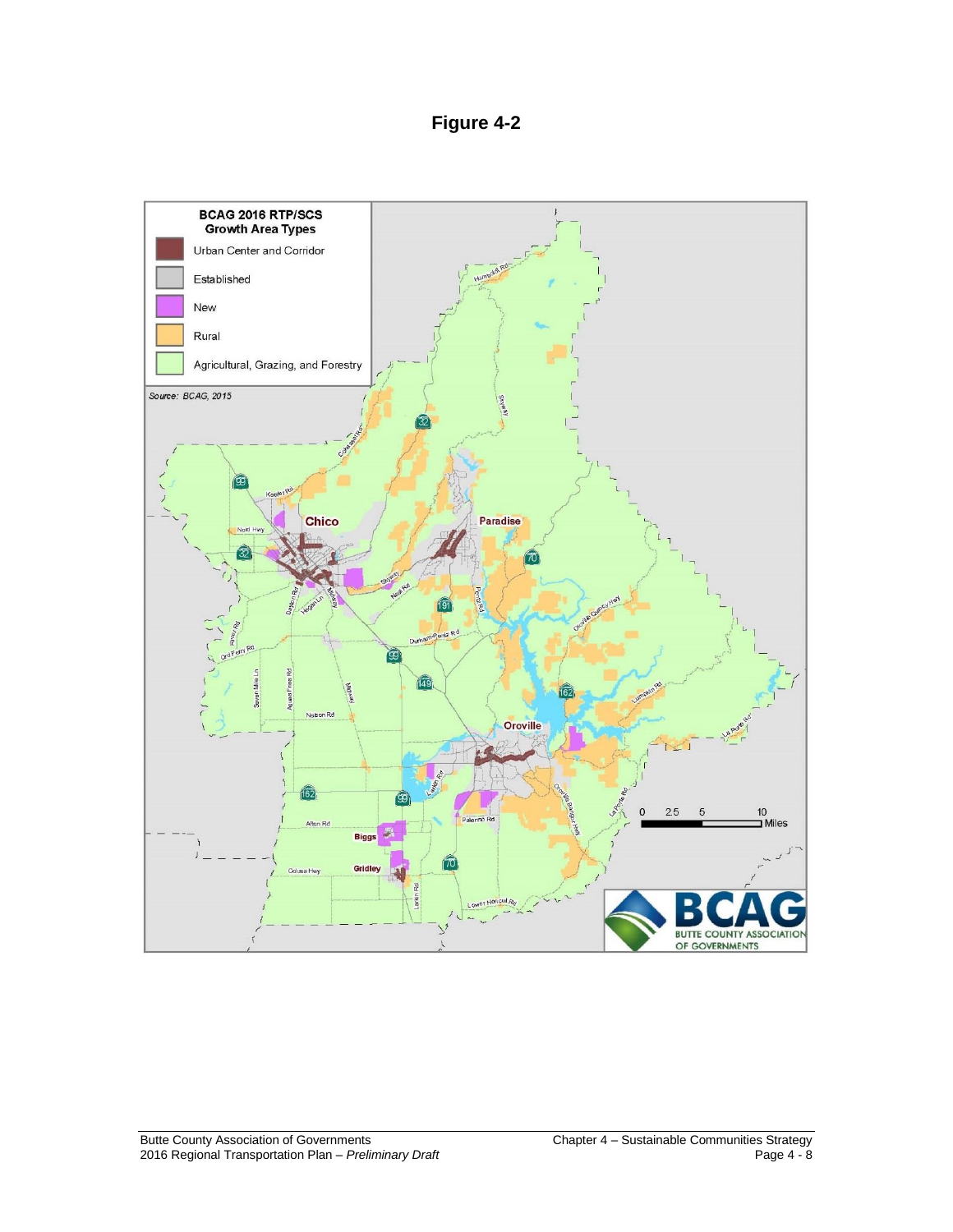### *Development by Growth Area*

For the 2012 SCS, BCAG developed a framework for describing the RTP/SCS that is made up of Growth Area Types. The Growth Area Types are an adaption to a similar framework developed by the Sacramento Area Council of Governments (SACOG), BCAGs closest neighboring Metropolitan Planning Organization (MPO). Local land use plans (e.g., adopted and proposed general plans, specific plans, master plans, corridor plans, etc.) were divided into one of five Growth Area Types based on the location of the plans. This framework has been carried over to the 2016 SCS, unchanged. Figure 4-2 provides an illustration of the Growth Area Types.

Included below is brief description of each Growth Area Type followed by a summary of land uses allocated within each, based on an update of the preferred "balanced" land use scenario. The forecasted allocations are consistent with growth assumptions (e.g., location, density, and intensity of use) utilized in existing general plans or other local adopted plans, however, it does not utilize all available capacity in those plans.

Urban Center and Corridor Areas consist of higher density and mixed land uses with access to frequent transit service. These areas typically have existing or planned infrastructure for non-motorized transportation modes which are more supportive of walking and bicycling. Future growth within these areas consists of compact infill developments on underutilized lands, or redevelopment of existing developed lands. Local plans identify these areas as opportunity sites, downtowns, central business districts, or mixed use corridors.

Established Areas generally consist of the remaining existing urban development footprint surrounding the Urban Center and Corridor Areas. Locations disconnected from Urban and Corridor Centers may be residentialonly, employment-only, or a mix of these uses with urban densities. These areas consist of a range of urban development densities with most locations having access to transit through the urban fixed route system or commuter service. Future growth within these areas typically utilize locations of currently planned developments or vacant infill parcels. Local plans generally seek to maintain the existing character of these areas.

New Areas are typically connected to the outer edge of an Established Area. These areas currently consist of vacant land adjacent to existing development and represent areas of future urban expansion. Future growth within these areas will most often consist of urban densities of residential and employment uses with a few select areas being residential only. Local plans identify these areas as special planning or specific plan areas, master plans, and planned development or planned growth areas. Currently, fixed route transit service is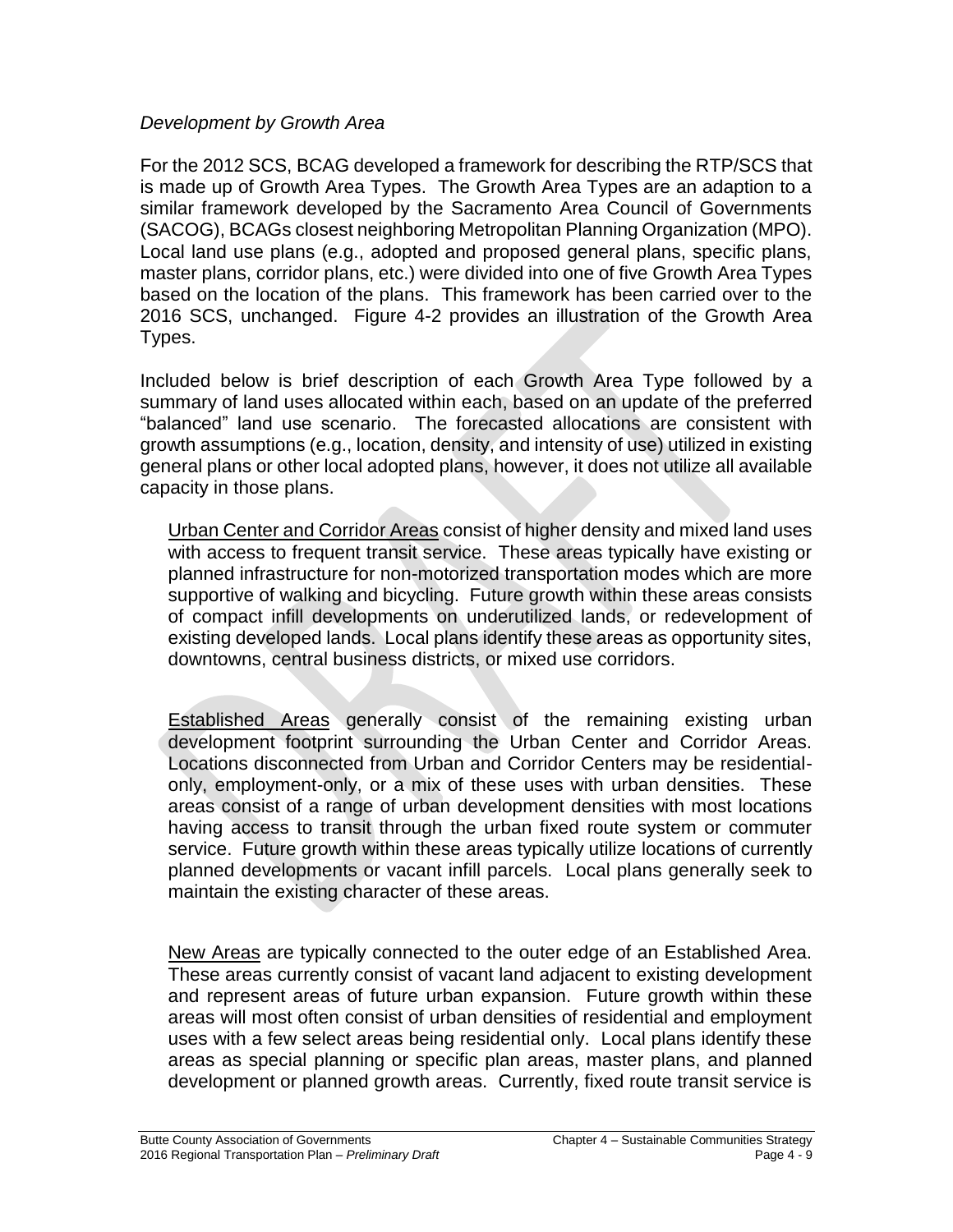nonexistent in these areas. However, fixed route transit service would likely be provided to areas which are directly adjacent to current urban routing as part of build-out. Quality pedestrian and bicycle infrastructure are typically required to be incorporated under the local jurisdictions' plans.

Rural Areas consist of areas outside existing and planned urban areas with development at low residential densities. These areas are predominantly residential and may contain a small commercial component. The densities at which these areas are developed do not reasonably allow for pedestrian or bicycle infrastructure and transit service is limited or nonexistent. Automobile travel is typically the transportation option.

Agricultural, Grazing, and Forestry Areas represent the remaining areas of the region not being planned for development at urban densities. These areas support agricultural, grazing, forestry, mining, recreational, and resource conservation type uses. Locations within these areas may be protected from future urban development under federal, state, and local plans or programs such as the Chico area "greenline", Williamson Act contracts, or conservation easements. Employment and residential uses are typically allowed within portions of this area but are most often secondary to agricultural, forestry, or other rural uses.

The updated land use forecasts for housing indicate that the majority of new housing, approximately 55%, will be allocated to the Established growth area, followed by the New growth area at approximately 30%, and the Urban Center and Corridor areas at 6%. Tables 4-2 summarizes the housing in the RTP/SCS by Growth Area Type.

### **Table 4-2**

|                                                        | 2014                          | 2014 - 2040              | <b>Total 2040</b>               |
|--------------------------------------------------------|-------------------------------|--------------------------|---------------------------------|
| Growth Area Type                                       | <b>Existing Housing Units</b> | <b>New Housing Units</b> | <b>Forecasted Housing Units</b> |
| Urban Center and<br><b>Corridor Areas</b>              | 8,561                         | 2,427                    | 10,988                          |
| <b>Established Areas</b>                               | 74,211                        | 22,855                   | 97,066                          |
| New Areas                                              | 432                           | 12,331                   | 12,763                          |
| <b>Rural Areas</b>                                     | 7,810                         | 2,631                    | 10,441                          |
| Agricultural,<br>Grazing, and<br><b>Forestry Areas</b> | 6,365                         | 932                      | 7.297                           |
| <b>Region Total</b>                                    | 97,379                        | 41,337                   | 138,716                         |

#### **Summary of Housing Units Forecasted in RTP/SCS**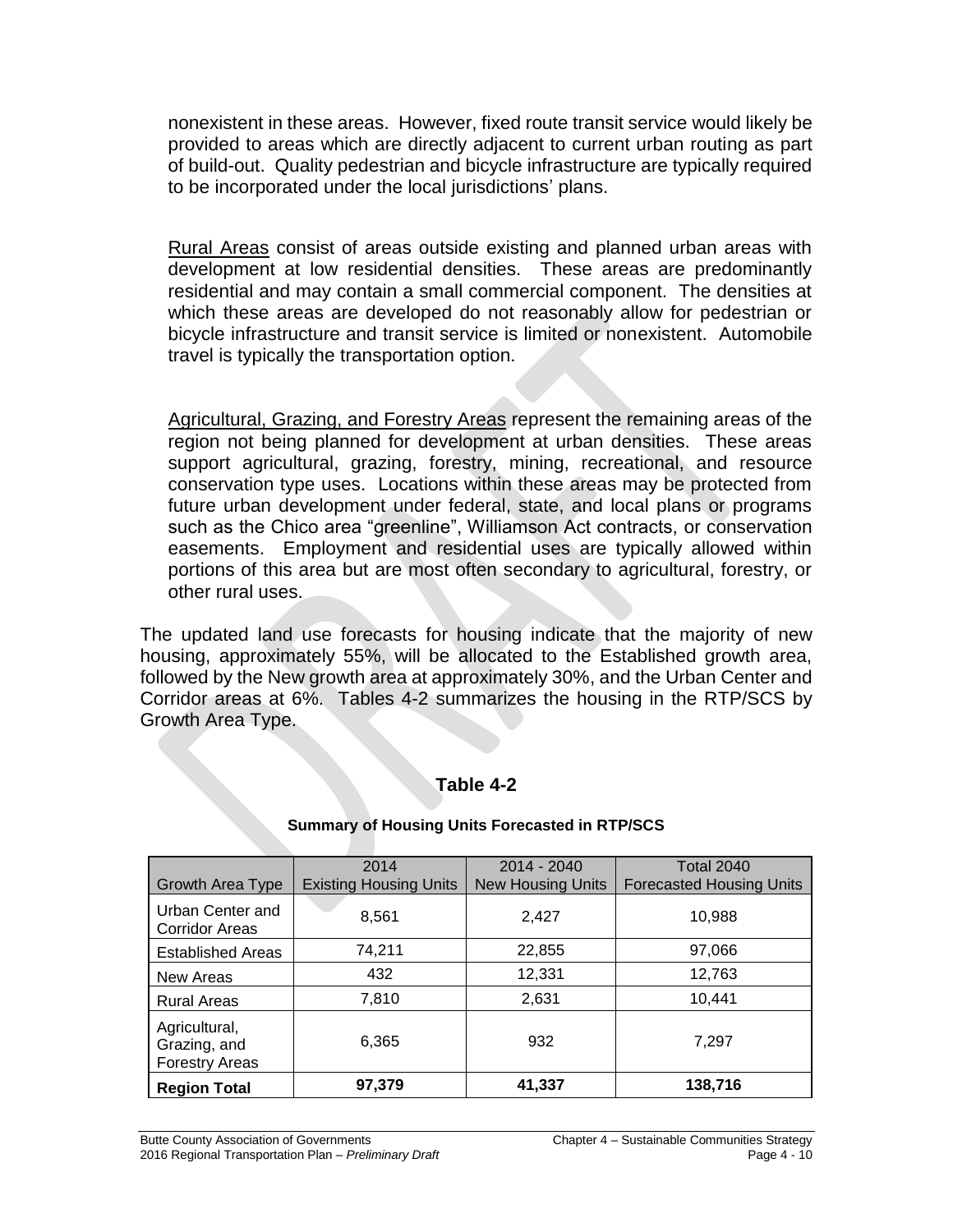The percentage of new housing units being allocated to each growth area is nearly unchanged in comparison to the 2012 SCS. Figure 4-3 below, illustrates the comparison of the two plans new housing unit allocations by growth area.





In line with the update land use housing forecasts, the employment forecasts indicate that the majority of new jobs, approximately 60%, will be allocated to the Established growth area. However, the Urban Center and Corridor growth areas will see the second largest growth of employees with a 26% share. This is reflective of the existing infill opportunities available in these areas, which are primarily retail and office uses with secondary housing uses. Table 4-3 summarizes the employment in the RTP/SCS by Growth Area Type.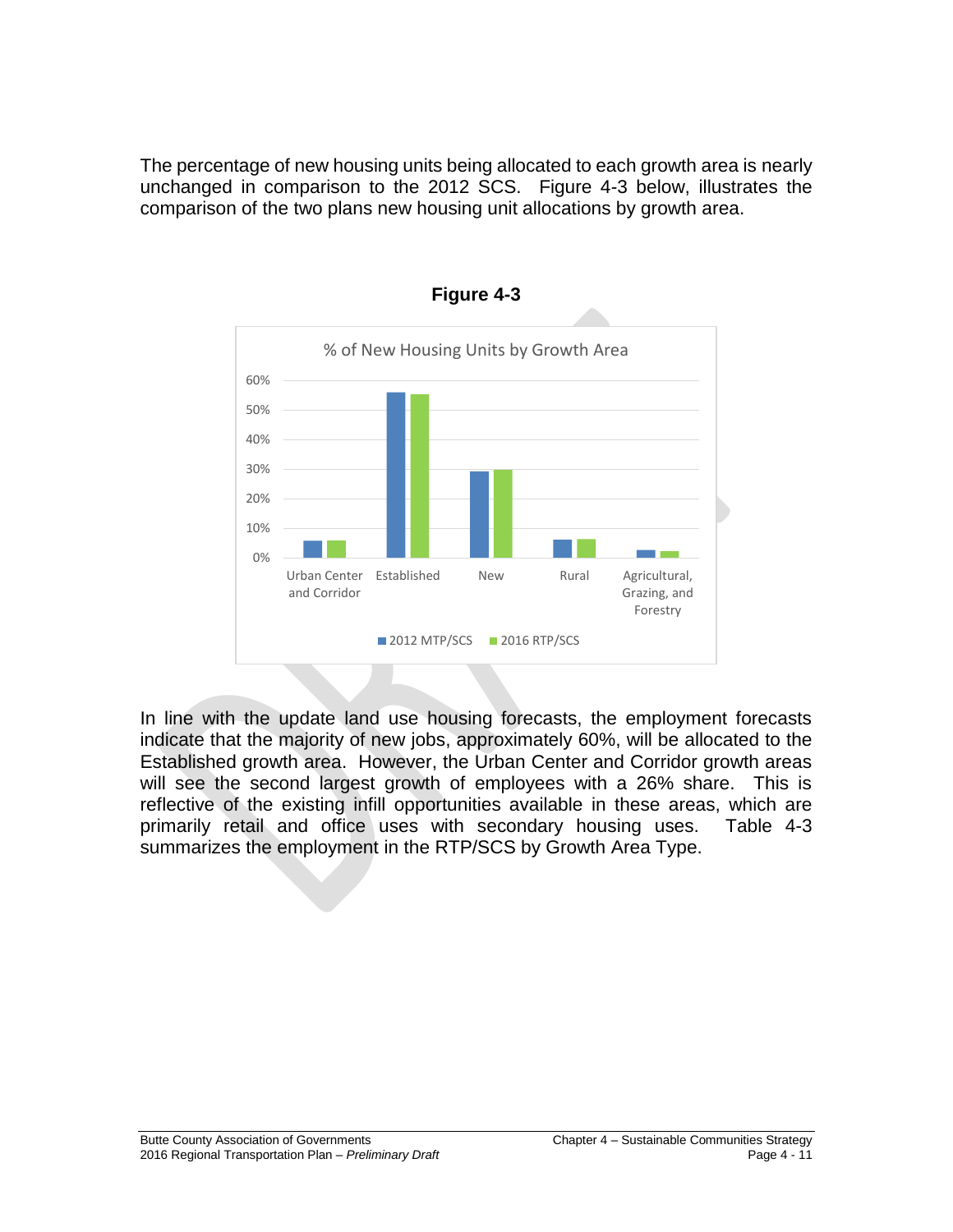### **Table 4-3**

| <b>Growth Area Type</b>                                | 2014<br><b>Existing Employees</b> | $2014 - 2040$<br><b>New Employees</b> | <b>Total 2040</b><br><b>Forecasted Employees</b> |  |
|--------------------------------------------------------|-----------------------------------|---------------------------------------|--------------------------------------------------|--|
| Urban Center and<br><b>Corridor Areas</b>              | 29,125                            | 8,949                                 | 38,075                                           |  |
| <b>Established Areas</b>                               | 40,511                            | 20,345                                | 60,856                                           |  |
| New Areas                                              | 1,159                             | 3,644                                 | 4,803                                            |  |
| <b>Rural Areas</b>                                     | 1,979                             | 974                                   | 2,954                                            |  |
| Agricultural,<br>Grazing, and<br><b>Forestry Areas</b> | 1,325                             | 186                                   | 1,511                                            |  |
| <b>Region Total</b>                                    | 74,100                            | 34,098                                | 108,198                                          |  |

#### **Summary of Employment Forecasted in RTP/SCS by Growth Area**

Future employment distribution is similar to that included in the 2012 plan, with minor changes in the New, Urban and Center, and Established growth areas in response to the reduced overall development. Figure 4-4 below, illustrates the comparison of the two plans new employee allocations by growth area.



#### **Figure 4-4**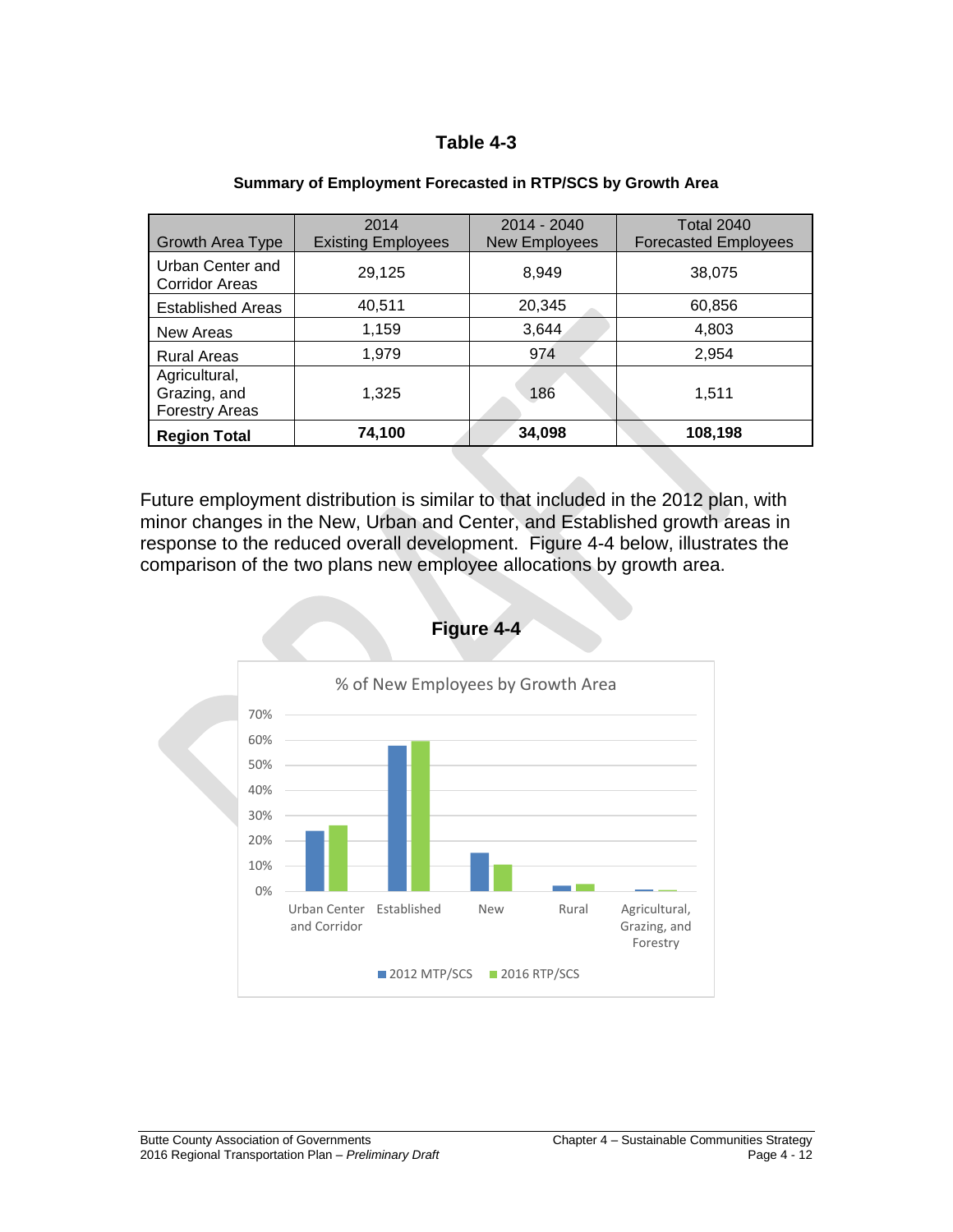### *Housing*

Providing a variety of housing types, including apartments, townhouses, condominiums, and single family homes, creates opportunities for the variety of people living in the region. For the purpose of preparing the forecasted development pattern of the SCS, BCAG has categorized housing into one of two categories:

- Single Family units are detached homes built at densities ranging anywhere from 13 units per acre in the urban areas to 1 unit per 160 acres in timber and agricultural areas.
- Multi-Family units are attached or detached homes built at densities ranging from 13 to 50 units per acre. Multi-family homes generally consist of duplexes, triplexes, lofts, apartments, condominiums, townhouses, row houses, etc.

A demographic study prepared by the Sacramento Area Council of Governments, "Changing Demographics and Demand for Housing Types, January 2011", indicates the evolving demographics and preferences held by specific demographic groups, or generational cohorts are driving a change in the housing stock. The study finds that on the demand side, the aging of the baby boom generation and the preferences of Generation Y (those born between 1978 and 1994) will have the greatest effect. These groups are expected to produce greater demand for apartments and small housing units (i.e. multi-family housing) into the future.

As did the 2012 plan, the 2016 RTP/SCS estimates that there will be an increased demand for multi-family housing. Regionally, 28% of the new housing in the forecasted development pattern is multi-family and 72% is single family. This demonstrates a moderate shift in the housing mix from the current estimate of 25% multi-family and 75% single family.

The greatest shift in housing mix will be within the Urban Center and Corridor Growth area and the New Growth area. It is estimated that 73% of the new housing in the Urban Center and Corridor Growth areas will be multi-family and 32% of the new housing in the New Growth areas will be multi-family housing, by 2040. The distributions for all growth areas are summarized in Table 4-4.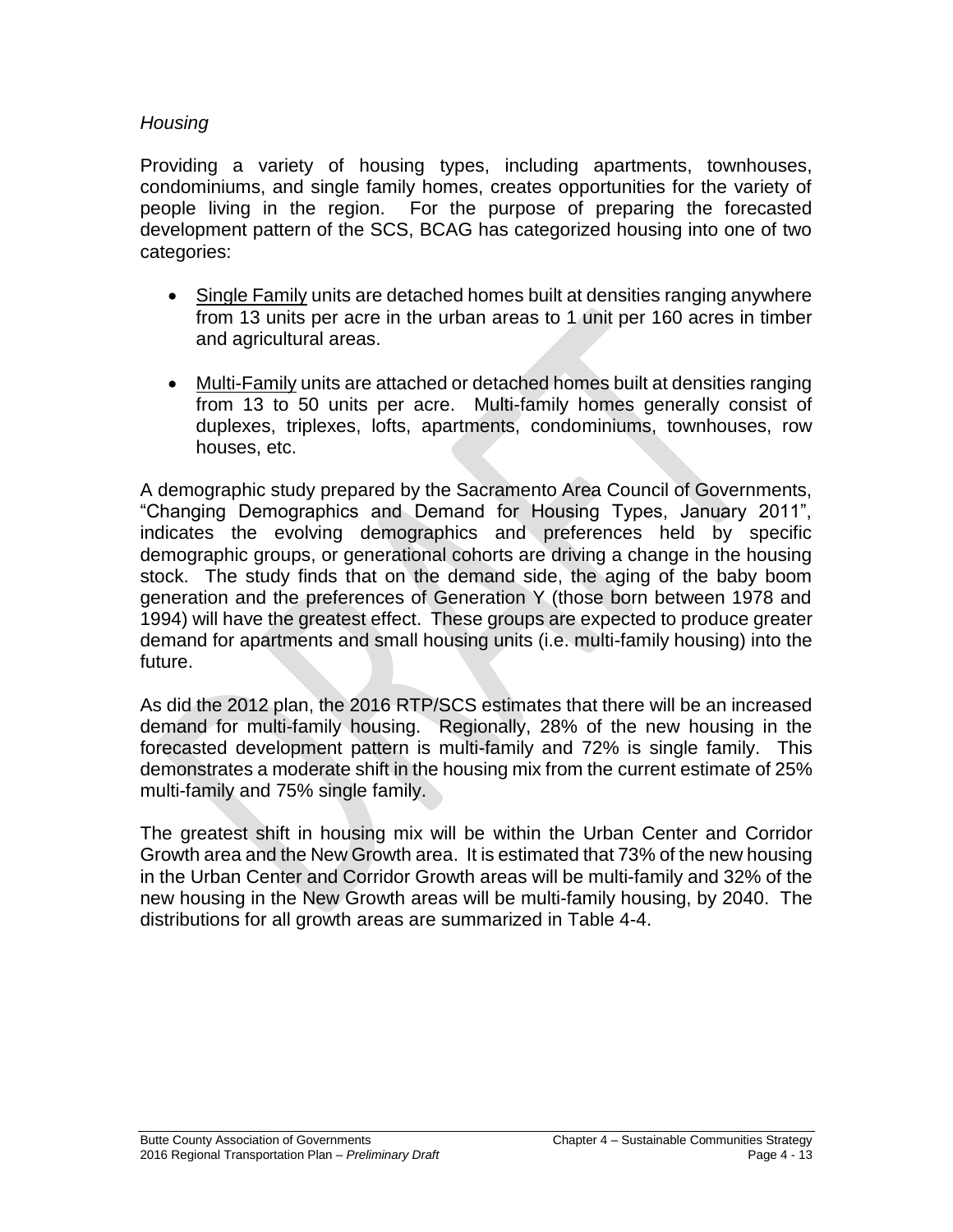|                                         | 2014 Existing Housing<br><b>Units</b> |                  | $2014 - 2040$<br><b>New Housing Units</b> |                  |
|-----------------------------------------|---------------------------------------|------------------|-------------------------------------------|------------------|
| Growth Area Type                        | Single<br>Family                      | Multi-<br>Family | Single<br>Family                          | Multi-<br>Family |
| Urban Center and Corridor Areas         | 42%                                   | 58%              | <b>27%</b>                                | 73%              |
| <b>Established Areas</b>                | 74%                                   | 26%              | 74%                                       | 26%              |
| New Areas                               | 99%                                   | 1%               | 68%                                       | 32%              |
| <b>Rural Areas</b>                      | 100%                                  | 0%               | 100%                                      | $0\%$            |
| Agricultural, Grazing, & Forestry Areas | 97%                                   | 3%               | 100%                                      | 0%               |
| <b>Region Total</b>                     | 75%                                   | 25%              | <b>72%</b>                                | 28%              |

**Table 4-4 Summary of Housing Unit Mix by Growth Area**

### *Jobs Housing Balance*

At the regional level, a jobs-housing balance can be discussed as a point in which the areas jobs and households are balanced so that neither jobs nor housing have to be imported or exported. An imbalance in a region's jobs-housing ratio can increase travel by causing workers to commute out of their residence area (in areas with few jobs) or workers commuting into a region (in areas with more jobs).

Traditionally, the Butte County region has been an area in which housing has been greater than employment, with local residents commuting out of the area to find employment. With the last downturn in the economy this "imbalance" in housing and jobs had increased, peaking with a year 2011 jobs (non-farm) per housing unit of 0.72. In 2014, a rebound in the economy shows the areas ratio at 0.76 jobs (non-farm) per housing unit.

The 2016 RTP/SCS includes a forecasted increase in the existing 2014 ratio of jobs to housing, as included in the Butte County Long-Term Regional Growth Forecasts 2014-2040. The long-term forecasts estimate that the region will return to historic levels of 0.78 jobs per housing unit by the years 2020 and continue this trend into 2040. Figure 4-5 illustrates the historical, current, and forecasted jobs to housing ratios for the Butte County region.

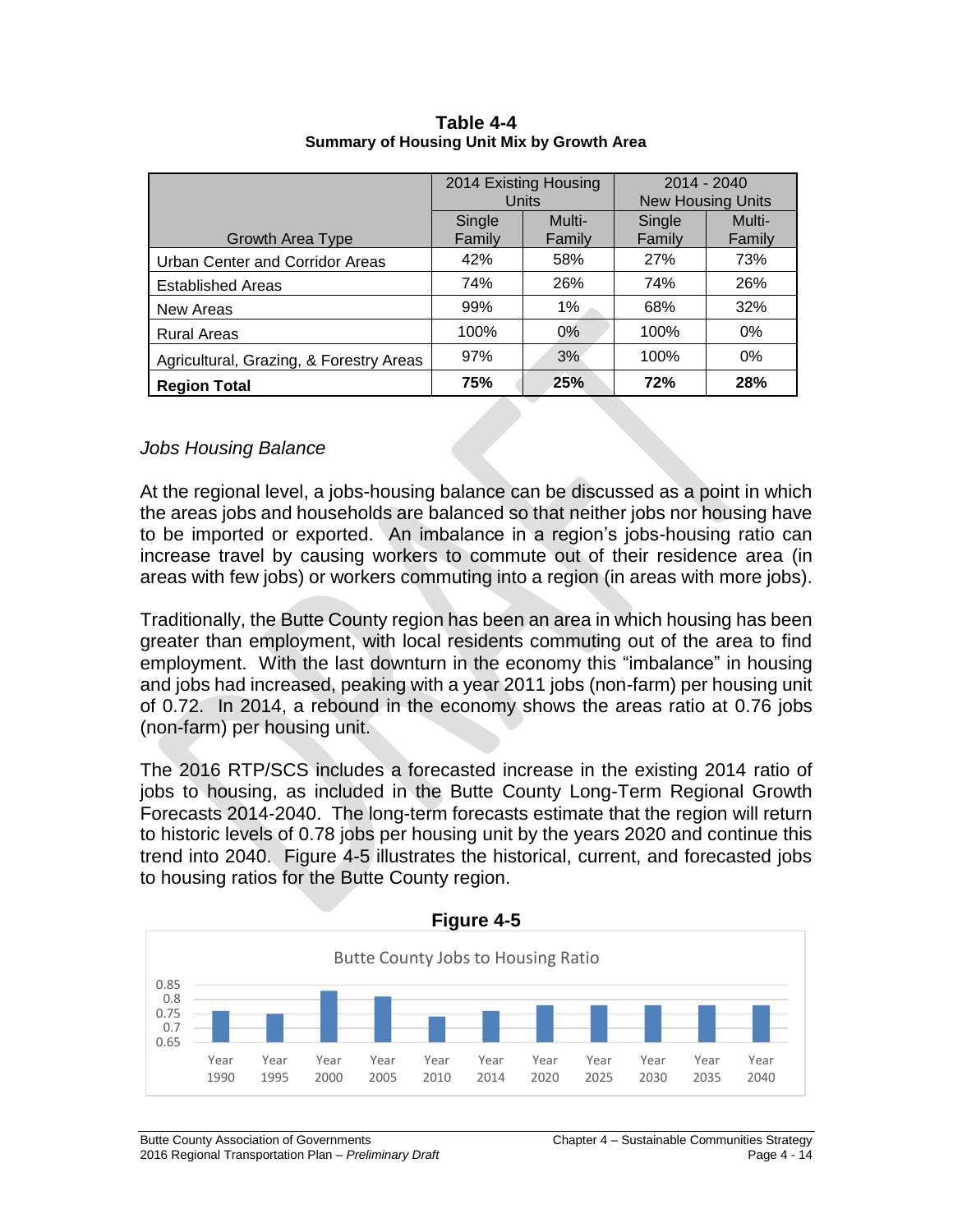### *Accommodating the Regional Housing Need Allocation*

BCAG is required by state law to complete a Regional Housing Needs Plan (RHNP) to determine the region's housing needs in four income categories - very low, low, moderate, and above moderate. This process occurs before each housing element cycle. (Note: SB 375 changed the update cycle from a four to eight-year period).

In the past, the RHNP was completed separately from the RTP. SB 375 now links the RHNP and RTP processes to better integrate housing, land use, and transportation planning. Integrating both processes helps ensure that the state's housing goals are met.

In 2013, the BCAG Board of Directors approved the latest RHNP (Appendix 6-4) which covers the 7 ½ year period from January 1, 2014 to June 15, 2022. The RHNP distributes the state determination of the Regional Housing Needs Allocation, as provided by the California Department of Housing and Community Development (HCD). The HCD determination includes a total of 10,320 housing units. Of these, about 4,200 units are considered low or very low income.

The SCS land use pattern accommodates the projected housing growth included in the Butte County Long-Term Regional Growth Forecasts (Appendix 6-2). The projected housing growth over the period of this plan is 41,337 units, well beyond the 10,320 units required in the RHNP. In addition, 28% of these units, about 11,500, are included in the projected SCS land use pattern as multi-family (see Table 4-4) and meet the HCD density requirements for low and very income housing.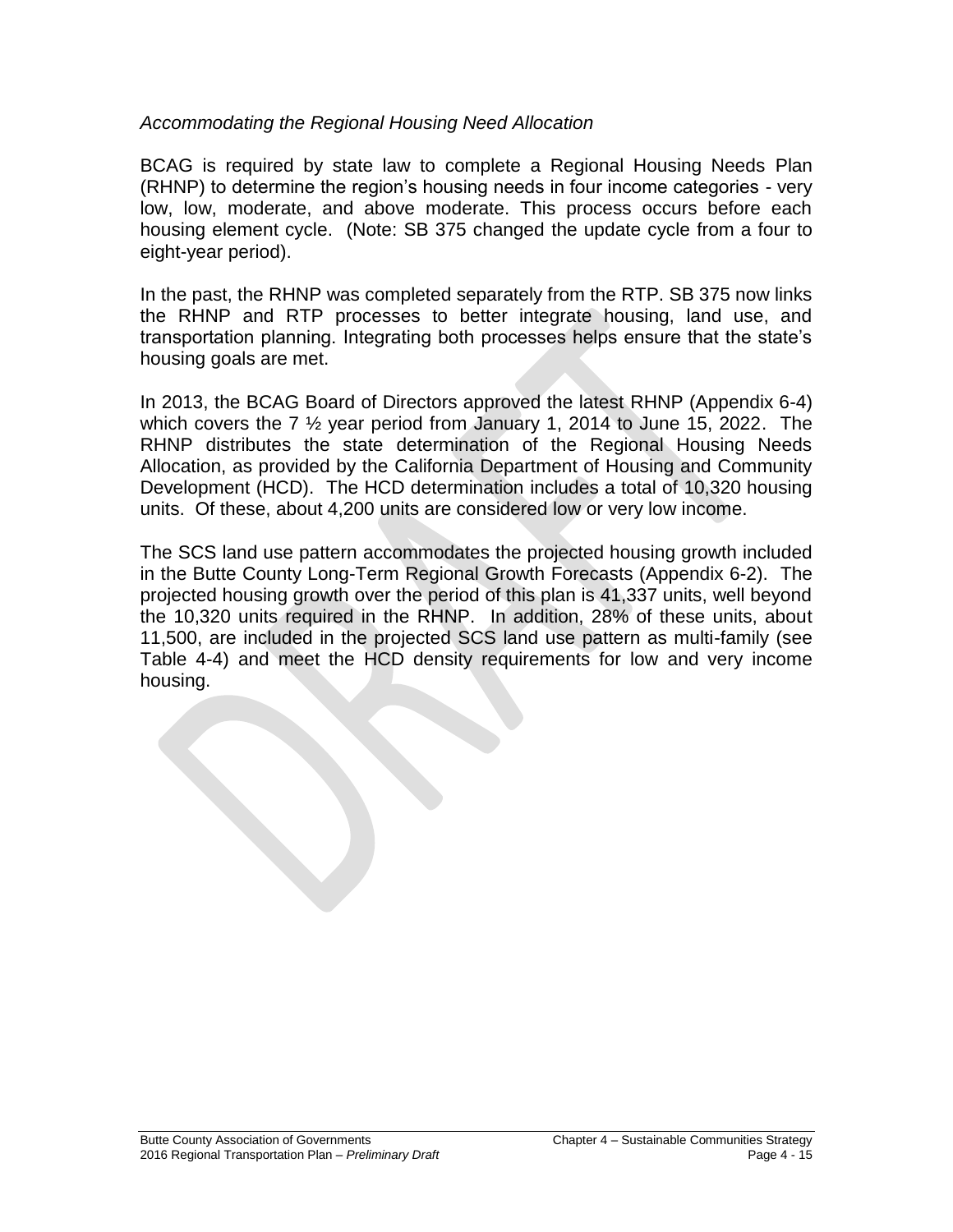### *Transit Priority Project Area*

As established by SB 375, a Transit Priority Project (TPP) area is defined as a location within one-half mile of a major transit stop or an existing or planned highquality transit corridor included in the RTP/SCS. A high-quality transit corridor is defined by the State as a corridor with fixed route bus service intervals no longer than 15 minutes during peak commute hours. Certain projects within a TPP area are eligible for CEQA streamlining benefits.

The RTP/SCS has identified three (3) Transit Priority Project Areas within the Chico service area (Figure 4-6) based on the recently completed Butte County Transit and Non-Motorized Plan (Appendix X). The three TPP areas are described below.

- Area "A" covers the Downtown Chico Transit Center and the area surrounding B-Line Route 15S, as described in the Butte County Transit and Non-Motorized Plan (TNMP). The new route is included in the TNMP short term (2016) plan for this corridor.
- Area "B" expands on area "A" and combines B-Line Routes 15S and 15N to form the Route "1" transit corridor. The new combined route is included in the TNMP mid-term (2017-2027) plan for this corridor.
- Area "C" further expands on areas "A" and "B" with the addition of two new transit corridors along East Avenue and Warner Street, pending increased development (or redevelopment) within the existing built-up areas. The new expanded corridors are included in the TNMP long-term (2040) plan.

New development within the Chico TPP areas consist mainly of infill and redevelopment opportunities. Mixed use, higher density, development, creating both employment and housing, is the primary allocation of new growth within the Chico TPP areas. Table 4-5 provides a summary of housing and employment forecasted to occur within the Chico TPP areas.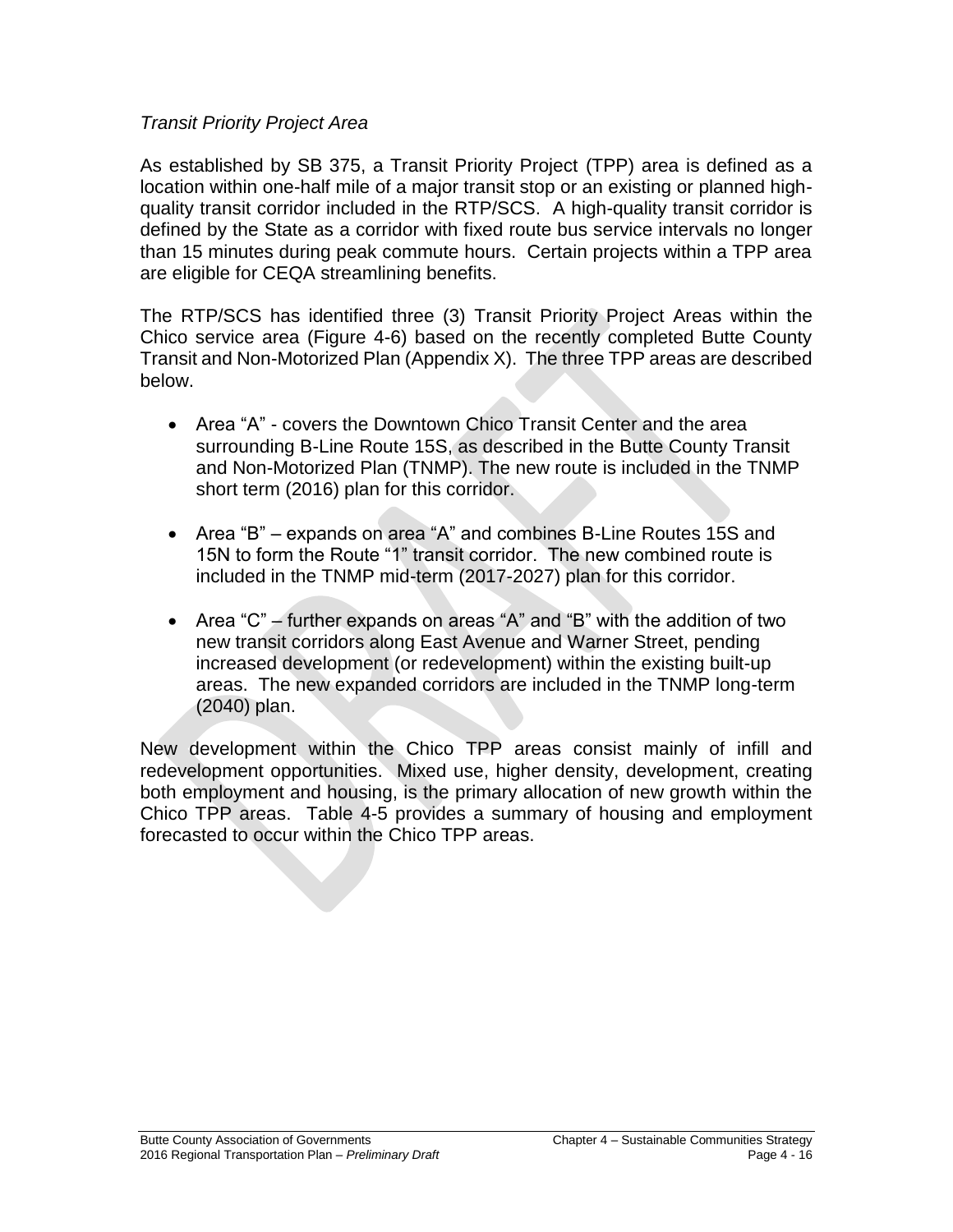

# **Table 4-5**

#### **Summary of RTP/SCS New Employment and Housing within Chico TPP Areas**

|                                | $2014 - 2040$                  | 2014 - 2040 New Housing |              |  |
|--------------------------------|--------------------------------|-------------------------|--------------|--|
| Location                       | <b>New</b><br><b>Employees</b> | <b>Single Family</b>    | Multi-Family |  |
| Within Chico TPP Areas         | 19%                            | 4%                      | 15%          |  |
| <b>Outside Chico TPP Areas</b> | 81%                            | 96%                     | 85%          |  |
| <b>Region Total</b>            | 100%                           | 100%                    | 100%         |  |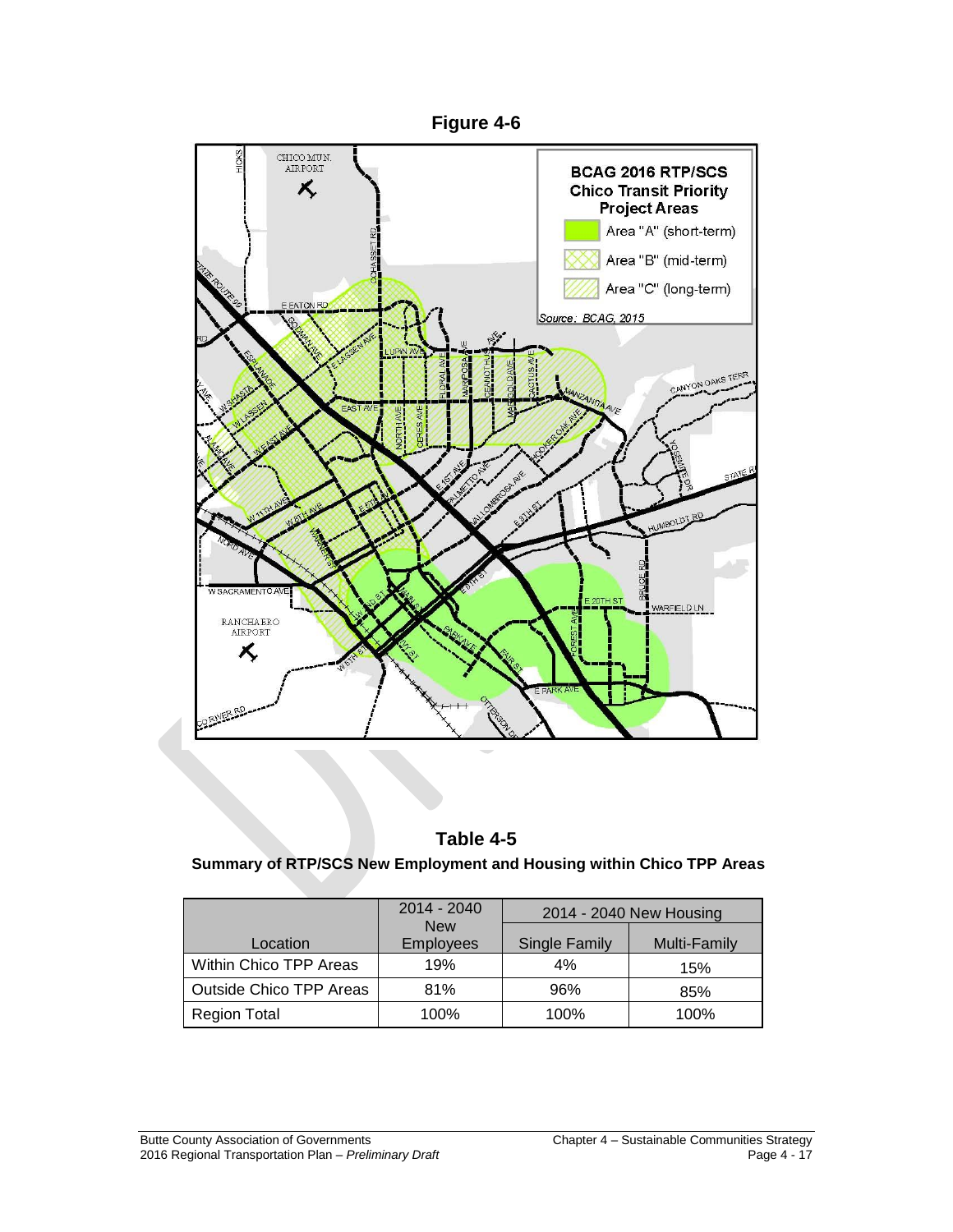The percentage of new single and multi-family housing units being allocated to the new Chico TPP Areas are unchanged in comparison to the 2012 SCS. However, the percentage of new employees has increased from 14% in the 2012 plan to 19% in the 2016 SCS. This change is due to the expansion of the Chico TPP Area, which now covers an additional forecasted employment center near Cohasset Rd and East Ave. Figure 4-7 below, illustrates the comparison of the Chico TPP Area included in the 2012 plan and the 2016 SCS in terms of new housing and employment.

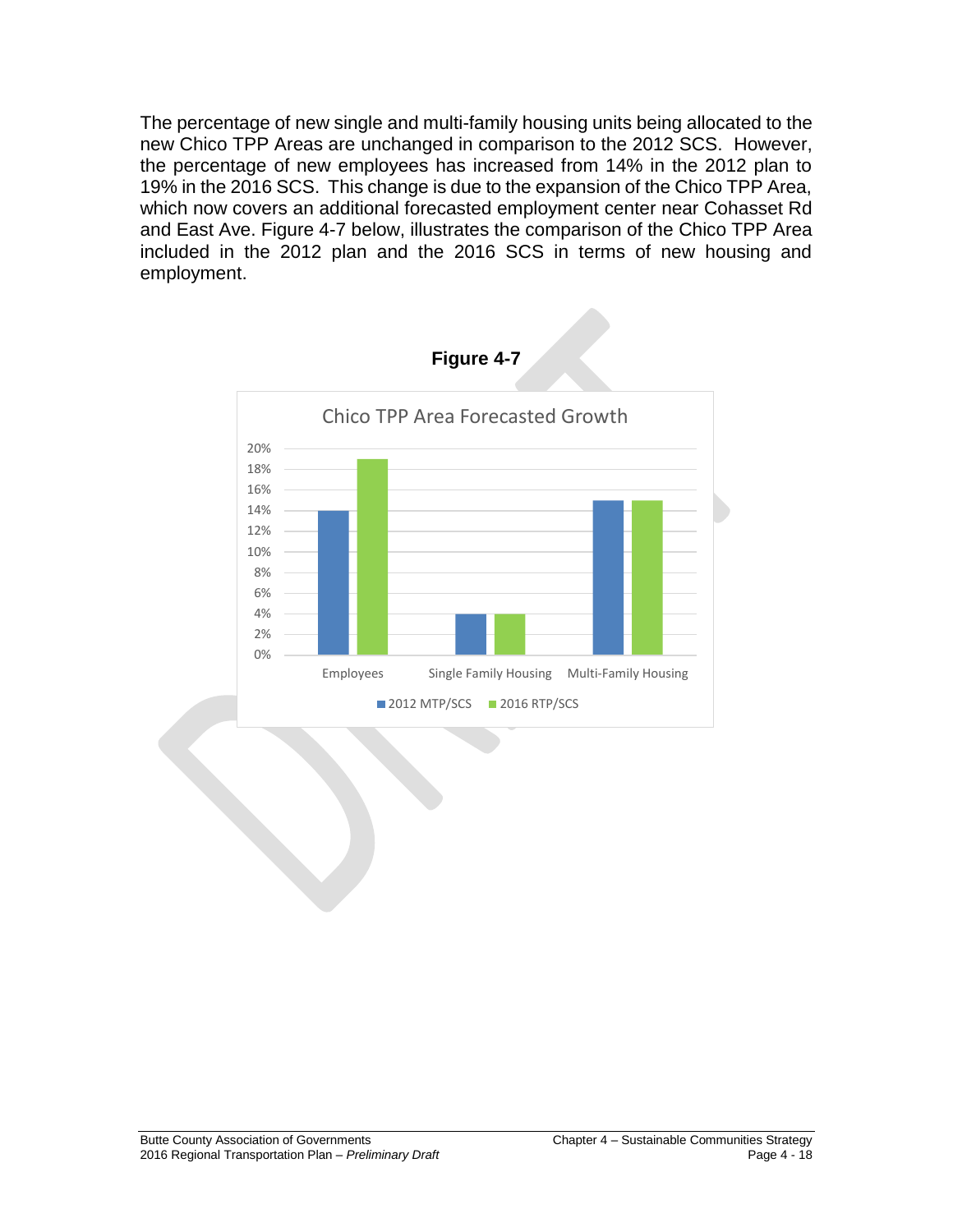### *Resource Areas and Farmlands Considerations*

In developing the RTP/SCS land use forecast and transportation system, BCAG considered the region's latest information regarding resource areas and farmland, as required by Senate Bill 375. Appendix 6-5 includes a complete description of the datasets considered and the estimated impacts to farmlands, recreation and open space, habitat and natural resources, and flood control lands.

### *Regional Modeling*

In preparing the regional growth forecasts and land use patterns for the SCS, BCAG utilized modeling tools developed with grant funding, obtained in 2010, from the California Strategic Growth Council (SGC) and Caltrans. These tools have allowed BCAG to look at land use on a micro level and determine their relation to the transportation system. Several improvements were made to the models for the 2016 SCS update. Details regarding the tools and BCAG's transportation forecasting for the RTP/SCS are available in Appendix 6-6.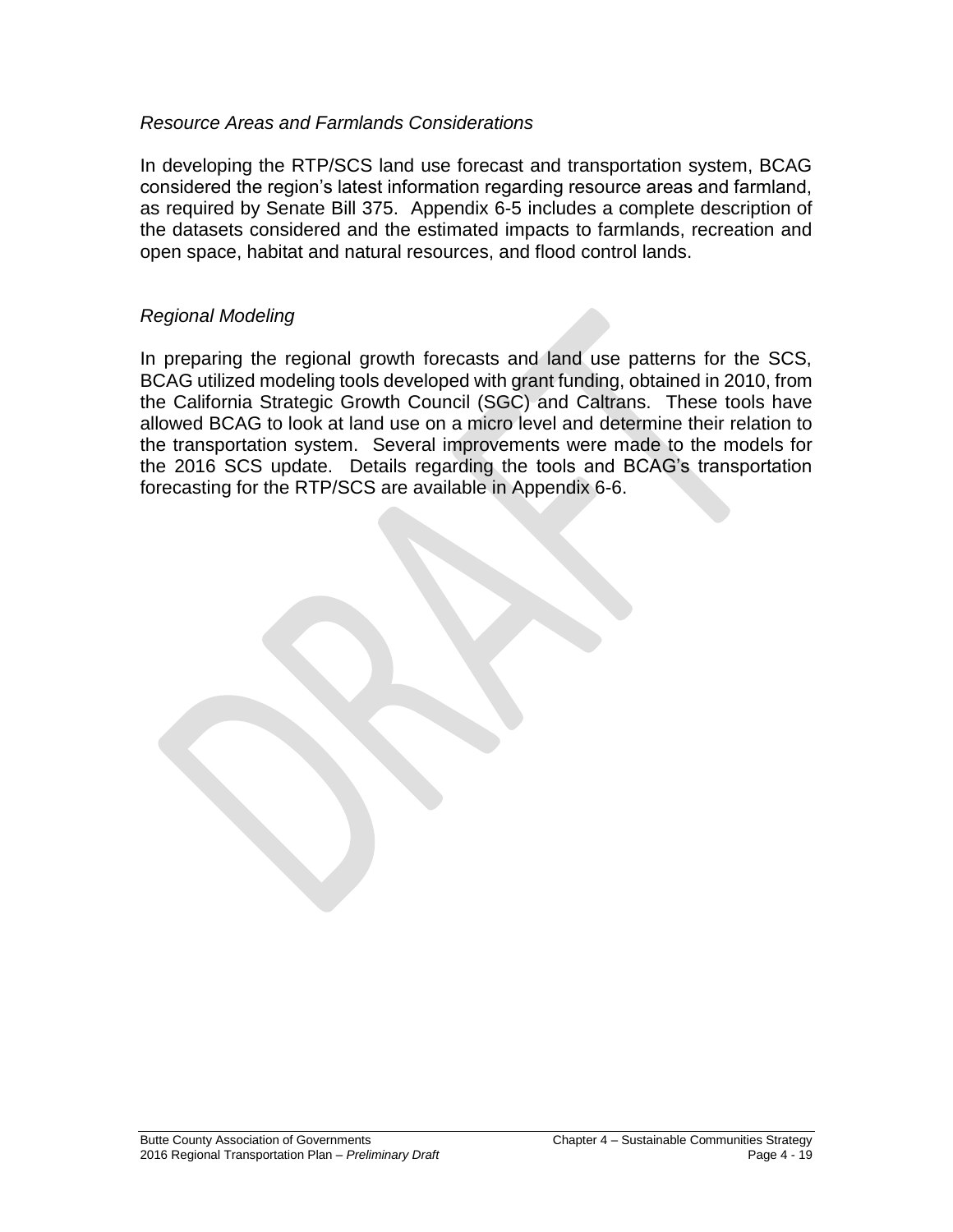### **Regional Transportation Investment and the SCS**

The SCS is based upon a financially constrained regional transportation system which services the transportation needs of the region by investing in highways, local streets and roads, transit, aviation, rail, and non-motorized transportation (bike and pedestrian). Each of these areas of investment are described in detail in Chapters 6 through 11. This forecasted transportation system, when combined with the land use forecasts in the RTP/SCS, contributes to meeting the region's greenhouse gas reduction targets.

Included in Figure 4-8 is a summary of the regional transportation investments included in the 2012 MTP/SCS and the 2016 RTP/SCS. In comparison, minor changes have occurred with the percentage of Roadway & Highway Maintenance funds, which made up 55% of the 2012 MTP/SCS investments, falling to 53% in the new plan. This is reflective of the overall reduction of State Transportation Improvement Program (STIP) funds. Aviation related funds have also seen a decrease, largely due to the loss of commercial passenger air service at the Chico Municipal Airport. Bike & Pedestrian related funds have seen the greatest movement, increasing from 2.7% of funds in the 2012 MTP/SCS to 7.6% of the 2016 RTP/SCS, with the implementation of the Alternative Transportation Program (ATP) at the state level.



**Figure 4-8**